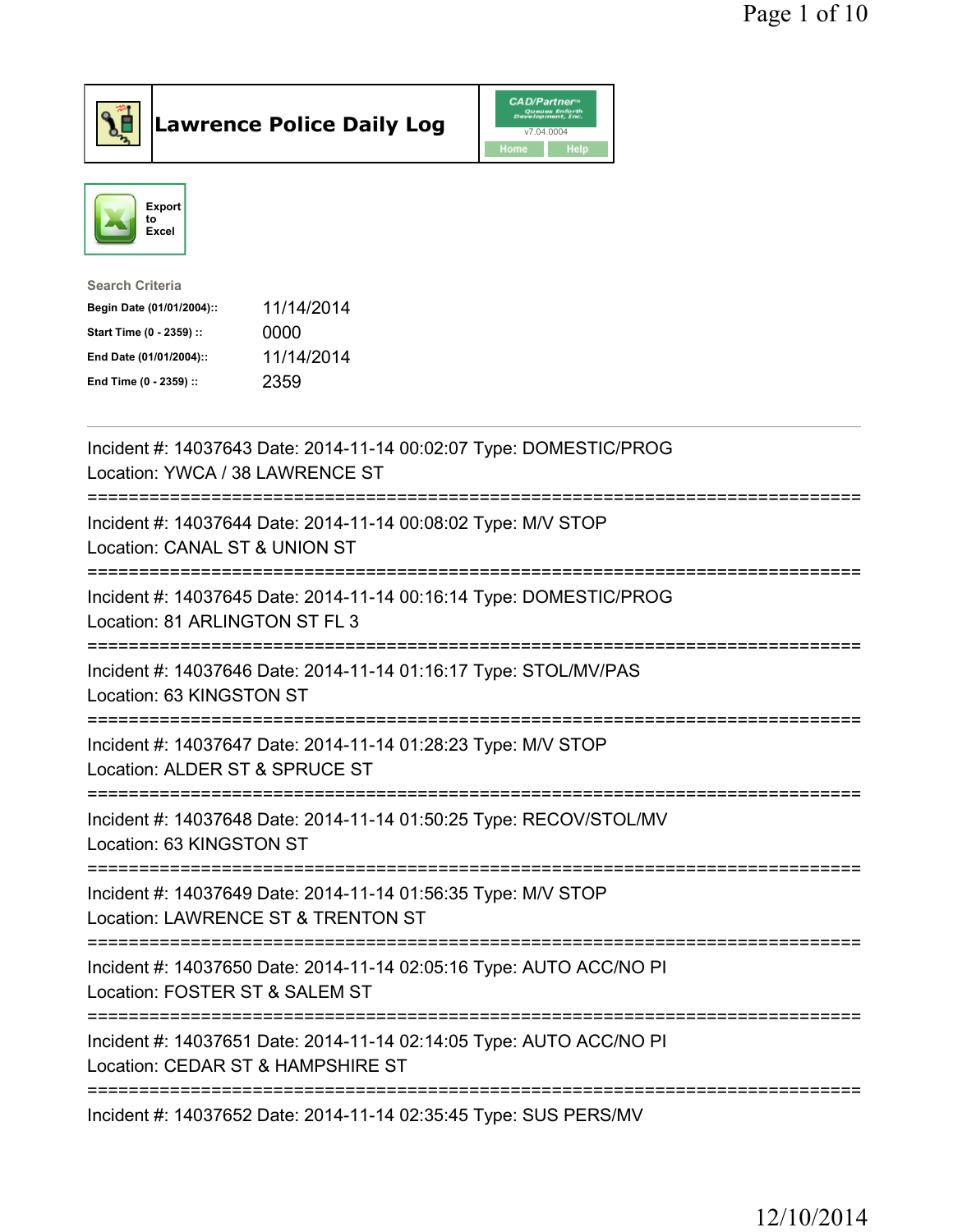Location: 200 WALNUT ST =========================================================================== Incident #: 14037653 Date: 2014-11-14 02:39:23 Type: DISORDERLY Location: 84 BELKNAP ST FL 1 =========================================================================== Incident #: 14037654 Date: 2014-11-14 02:41:57 Type: PROWLER Location: 473 HIGH ST =========================================================================== Incident #: 14037655 Date: 2014-11-14 04:38:32 Type: ALARM/HOLD Location: PEOPLES UNITED BANK / 10 S BROADWAY =========================================================================== Incident #: 14037656 Date: 2014-11-14 05:56:57 Type: M/V STOP Location: COMMON ST & FRANKLIN ST =========================================================================== Incident #: 14037657 Date: 2014-11-14 06:16:29 Type: LARCENY/PAST Location: COMMONWEALTH HONDA / 1 COMMONWEALTH DR =========================================================================== Incident #: 14037658 Date: 2014-11-14 06:30:24 Type: ROBBERY ARMED Location: ISLAND ST & UNION ST =========================================================================== Incident #: 14037659 Date: 2014-11-14 07:05:43 Type: ALARMS Location: 360 MERRIMACK ST #BLD 9 =========================================================================== Incident #: 14037660 Date: 2014-11-14 07:44:14 Type: ALARMS Location: ADVANCED AUTO PARTS / 183 BROADWAY =========================================================================== Incident #: 14037661 Date: 2014-11-14 07:49:37 Type: M/V STOP Location: JACKSON ST & OAK ST =========================================================================== Incident #: 14037662 Date: 2014-11-14 08:01:27 Type: B&E/MV/PAST Location: 550 BROADWAY =========================================================================== Incident #: 14037663 Date: 2014-11-14 08:04:11 Type: M/V STOP Location: MERRIMACK ST & S CANAL ST =========================================================================== Incident #: 14037664 Date: 2014-11-14 08:08:59 Type: M/V STOP Location: CANAL ST & FRANKLIN ST =========================================================================== Incident #: 14037665 Date: 2014-11-14 08:26:58 Type: HIT & RUN M/V Location: 147 EXCHANGE ST =========================================================================== Incident #: 14037666 Date: 2014-11-14 08:33:10 Type: M/V STOP Location: CANAL ST & HAMPSHIRE ST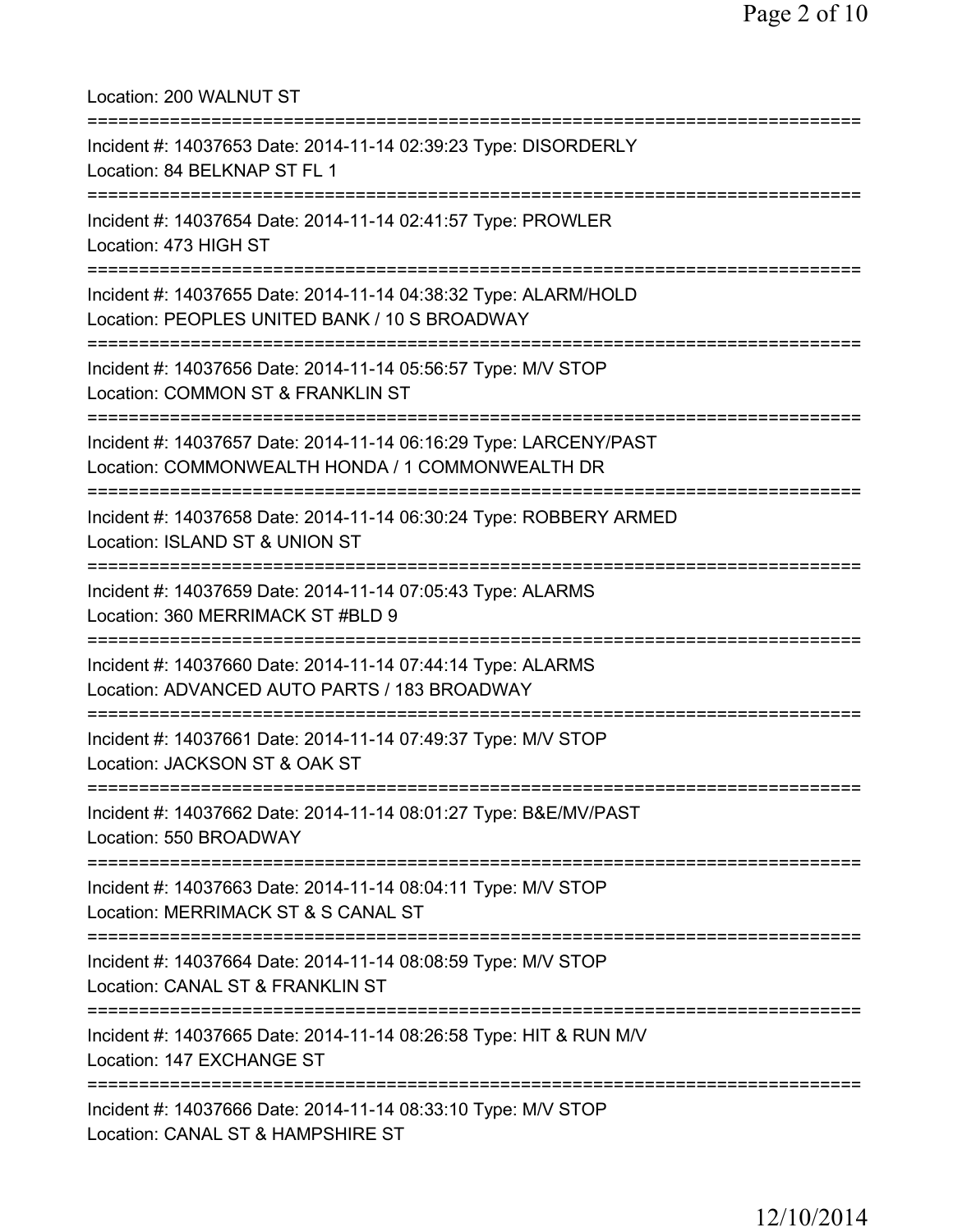| Incident #: 14037667 Date: 2014-11-14 08:49:28 Type: TOW OF M/V<br>Location: ARLINGTON ST & WALNUT ST                                                   |
|---------------------------------------------------------------------------------------------------------------------------------------------------------|
| Incident #: 14037668 Date: 2014-11-14 08:51:36 Type: LOST PROPERTY<br><b>Location: WINTHROP AV</b>                                                      |
| Incident #: 14037669 Date: 2014-11-14 09:04:23 Type: M/V STOP<br>Location: HAVERHILL ST & WEST ST                                                       |
| Incident #: 14037670 Date: 2014-11-14 09:23:09 Type: LARCENY/PAST<br>Location: RICHARD'S FURNITURE / 25 WATER ST<br>;================================== |
| Incident #: 14037671 Date: 2014-11-14 09:37:54 Type: INVESTIGATION<br>Location: GUILMETTE SCHOOL / 80 BODWELL ST<br>----------------------              |
| Incident #: 14037672 Date: 2014-11-14 09:39:07 Type: AUTO ACC/PI<br>Location: E HAVERHILL ST & NEWBURY ST<br>=======================                    |
| Incident #: 14037673 Date: 2014-11-14 10:31:46 Type: M/V STOP<br>Location: 207 HAVERHILL ST                                                             |
| Incident #: 14037674 Date: 2014-11-14 10:33:23 Type: A&B PAST<br>Location: GUILMETTE SCHOOL / 80 BODWELL ST                                             |
| Incident #: 14037675 Date: 2014-11-14 10:38:57 Type: M/V STOP<br>Location: 157 LAWRENCE ST                                                              |
| Incident #: 14037676 Date: 2014-11-14 10:41:37 Type: M/V STOP<br>Location: HAVERHILL ST & WHITE ST                                                      |
| =============================<br>==============<br>Incident #: 14037677 Date: 2014-11-14 10:52:55 Type: M/V STOP<br>Location: JACKSON ST & METHUEN ST   |
| Incident #: 14037678 Date: 2014-11-14 11:01:48 Type: 209A/SERVE<br>Location: 32 LAWRENCE ST #29                                                         |
| Incident #: 14037679 Date: 2014-11-14 11:06:56 Type: 209A/SERVE<br>Location: 40 LAWRENCE ST #435                                                        |
| Incident #: 14037681 Date: 2014-11-14 11:09:37 Type: LARCENY/PAST<br>Location: 36 MORTON ST                                                             |
|                                                                                                                                                         |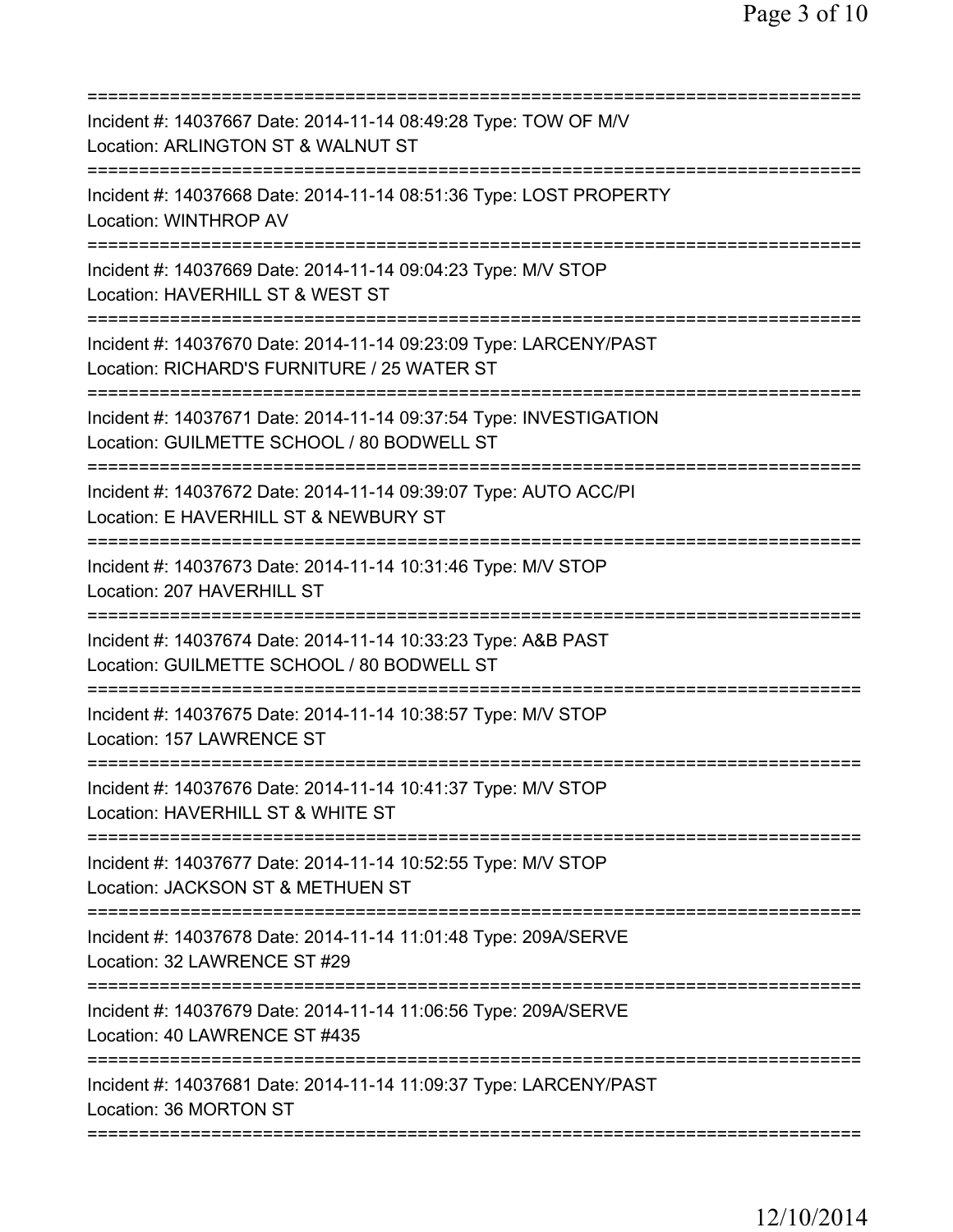| Incident #: 14037680 Date: 2014-11-14 11:14:22 Type: SUS PERS/MV<br>Location: BELLESINI ACADEMY / 90 BRADFORD ST                            |
|---------------------------------------------------------------------------------------------------------------------------------------------|
| Incident #: 14037683 Date: 2014-11-14 11:20:29 Type: LARCENY/PAST<br>Location: 156 PARK ST<br>:==================================           |
| Incident #: 14037682 Date: 2014-11-14 11:23:31 Type: MV/BLOCKING<br>Location: 327 HAVERHILL ST                                              |
| Incident #: 14037684 Date: 2014-11-14 11:33:46 Type: COURT DOC SERVE<br>Location: 358 HAMPSHIRE ST<br>===================================== |
| Incident #: 14037685 Date: 2014-11-14 11:36:11 Type: DOMESTIC/PAST<br>Location: 29 ROBINSON CT #1                                           |
| Incident #: 14037686 Date: 2014-11-14 11:45:59 Type: ALARM/BURG<br>Location: 235 FERRY ST<br>.----------------------------------            |
| Incident #: 14037687 Date: 2014-11-14 11:52:50 Type: MAL DAMAGE<br>Location: 9E DALTON ST<br>;=====================================         |
| Incident #: 14037688 Date: 2014-11-14 12:19:55 Type: SUS PERS/MV<br>Location: 158 JACKSON ST<br>===================================         |
| Incident #: 14037689 Date: 2014-11-14 12:21:23 Type: M/V STOP<br>Location: ROLLINS SCHOOL / 451 HOWARD ST                                   |
| Incident #: 14037690 Date: 2014-11-14 12:21:39 Type: DRUG VIO<br>Location: EVERETT ST                                                       |
| Incident #: 14037691 Date: 2014-11-14 12:35:24 Type: SHOPLIFTING<br>Location: MARKET BASKET / 700 ESSEX ST                                  |
| Incident #: 14037692 Date: 2014-11-14 13:02:23 Type: M/V STOP<br>Location: 90 LOWELL ST                                                     |
| Incident #: 14037693 Date: 2014-11-14 13:20:05 Type: ALARM/BURG<br>Location: 22 HOFFMAN AV                                                  |
| Incident #: 14037694 Date: 2014-11-14 13:21:47 Type: AUTO ACC/PED<br>Location: ESSEX ST & UNION ST                                          |
| Incident #: 14037695 Date: 2014-11-14 13:22:20 Type: ALARM/HOLD                                                                             |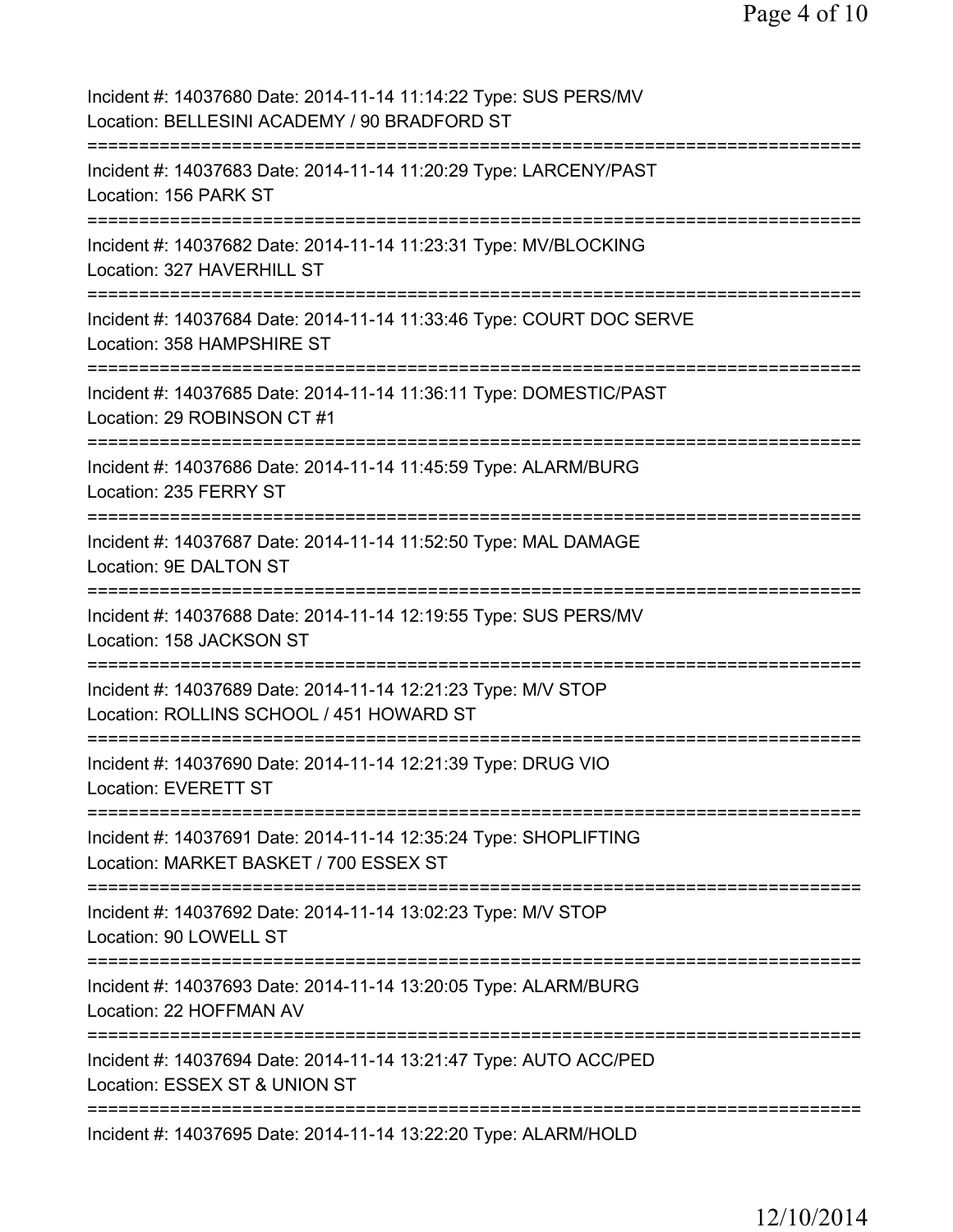Location: BANK OF AMERICA / 257 ESSEX ST =========================================================================== Incident #: 14037696 Date: 2014-11-14 13:30:01 Type: AUTO ACC/PED Location: ESSEX ST & UNION ST =========================================================================== Incident #: 14037697 Date: 2014-11-14 13:34:12 Type: MAL DAMG PROG Location: BOYD ST =========================================================================== Incident #: 14037698 Date: 2014-11-14 13:34:53 Type: GENERAL SERV Location: 280 BROADWAY =========================================================================== Incident #: 14037700 Date: 2014-11-14 13:36:49 Type: CIVIL PROB Location: 81 CROSS ST =========================================================================== Incident #: 14037699 Date: 2014-11-14 13:36:53 Type: SUS PERS/MV Location: BOXFORD ST & WINTHROP AV =========================================================================== Incident #: 14037701 Date: 2014-11-14 13:53:27 Type: B&E/ATTEMPY Location: 79 MARKET ST =========================================================================== Incident #: 14037702 Date: 2014-11-14 13:55:51 Type: KEEP PEACE Location: 49 WILLOW ST =========================================================================== Incident #: 14037703 Date: 2014-11-14 13:58:40 Type: ALARM/BURG Location: MCGUIRE RESD / 18 MT VERNON CIR =========================================================================== Incident #: 14037704 Date: 2014-11-14 14:11:57 Type: M/V STOP Location: HAVERHILL ST & LAWRENCE ST =========================================================================== Incident #: 14037705 Date: 2014-11-14 14:31:43 Type: SUS PERS/MV Location: 210 ABBOTT ST =========================================================================== Incident #: 14037706 Date: 2014-11-14 14:33:08 Type: ALARM/BURG Location: MURPHY RESD / 53 KENDALL ST =========================================================================== Incident #: 14037711 Date: 2014-11-14 14:34:00 Type: HIT & RUN M/V Location: 15 STATE ST =========================================================================== Incident #: 14037707 Date: 2014-11-14 14:36:25 Type: SHOPLIFTING Location: RITE AID PHARMACY / 365 ESSEX ST =========================================================================== Incident #: 14037708 Date: 2014-11-14 14:40:32 Type: M/V STOP Location: 310 BROADWAY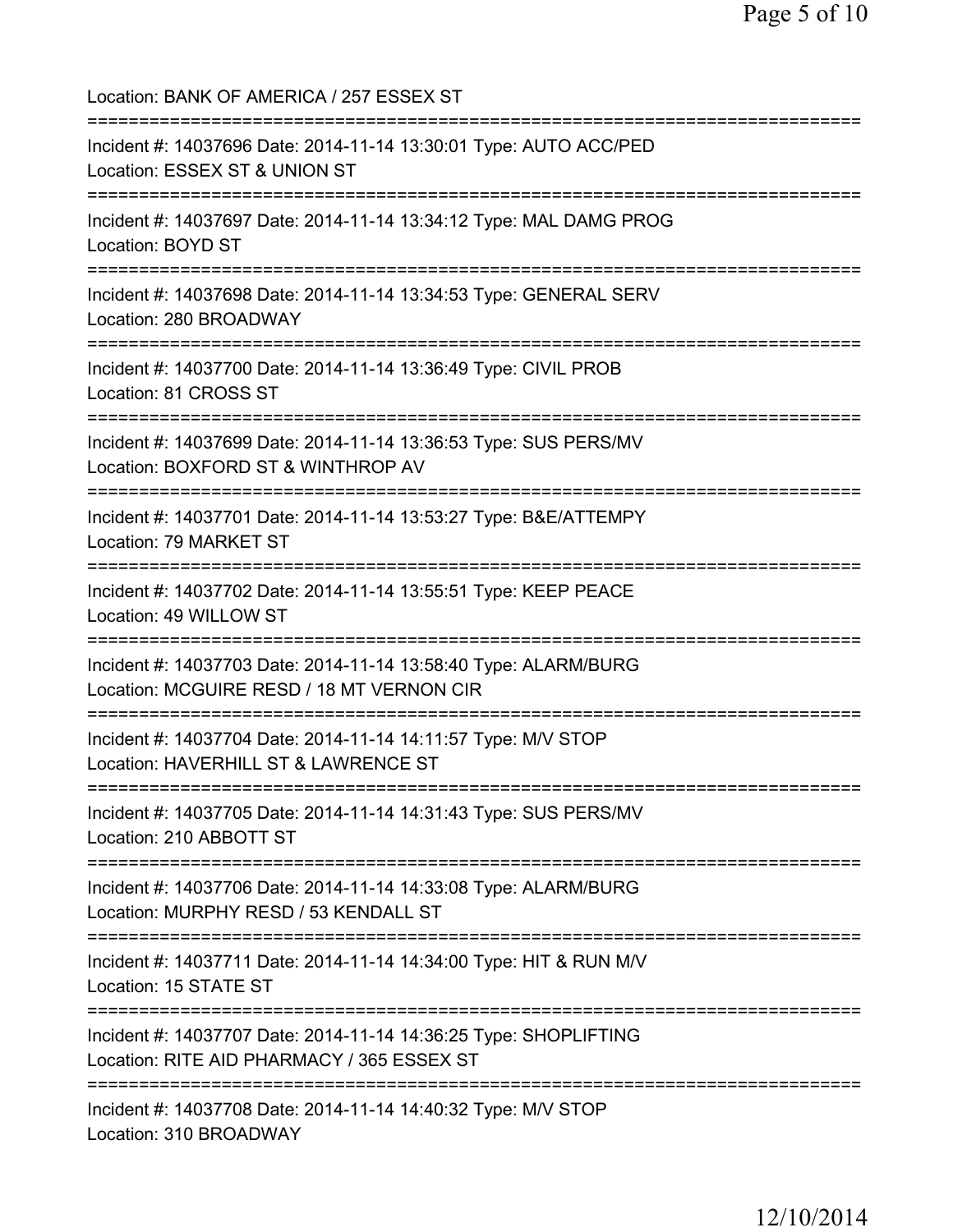| ===========================                                                                                                 |
|-----------------------------------------------------------------------------------------------------------------------------|
| Incident #: 14037709 Date: 2014-11-14 14:45:30 Type: KEEP PEACE<br>Location: 112 MARSTON ST #201                            |
| Incident #: 14037710 Date: 2014-11-14 14:49:27 Type: AUTO ACC/NO PI<br>Location: 15 MEDFORD ST                              |
| Incident #: 14037712 Date: 2014-11-14 15:01:12 Type: DISTURBANCE<br>Location: 62 WARREN ST #REAR FL 1                       |
| ====================<br>Incident #: 14037714 Date: 2014-11-14 15:11:43 Type: TOW/REPOSSED<br>Location: 55 CONGRESS ST       |
| Incident #: 14037713 Date: 2014-11-14 15:11:55 Type: GENERAL SERV<br>Location: GUILMETTE SCHOOL / 80 BODWELL ST             |
| ---------------------------<br>Incident #: 14037715 Date: 2014-11-14 15:12:58 Type: IDENTITY THEFT<br>Location: 38 STATE ST |
| Incident #: 14037716 Date: 2014-11-14 15:21:24 Type: DRUG OVERDOSE<br>Location: 23 DURANT ST                                |
| Incident #: 14037718 Date: 2014-11-14 15:36:24 Type: HIT & RUN M/V<br>Location: 701 LOWELL ST                               |
| Incident #: 14037717 Date: 2014-11-14 15:49:29 Type: DISTURBANCE<br>Location: LAWRENCE HIGH SCHOOL / 70 N PARISH RD         |
| Incident #: 14037719 Date: 2014-11-14 15:53:06 Type: M/V STOP<br>Location: 1 CANAL ST                                       |
| Incident #: 14037720 Date: 2014-11-14 16:13:00 Type: ALARM/BURG<br>Location: HERNANDEZ RESD / 123 OXFORD ST                 |
| Incident #: 14037721 Date: 2014-11-14 16:14:59 Type: CK WELL BEING<br>Location: 11 DUCKETT AV                               |
| Incident #: 14037722 Date: 2014-11-14 16:25:19 Type: ALARM/HOLD<br>Location: REGISTRY OF MOTOR VEHICLES / 73 WINTHROP AV    |
| ============================<br>Incident #: 14037723 Date: 2014-11-14 16:32:45 Type: ALARM/BURG<br>Location: 28 TEXAS AV    |
|                                                                                                                             |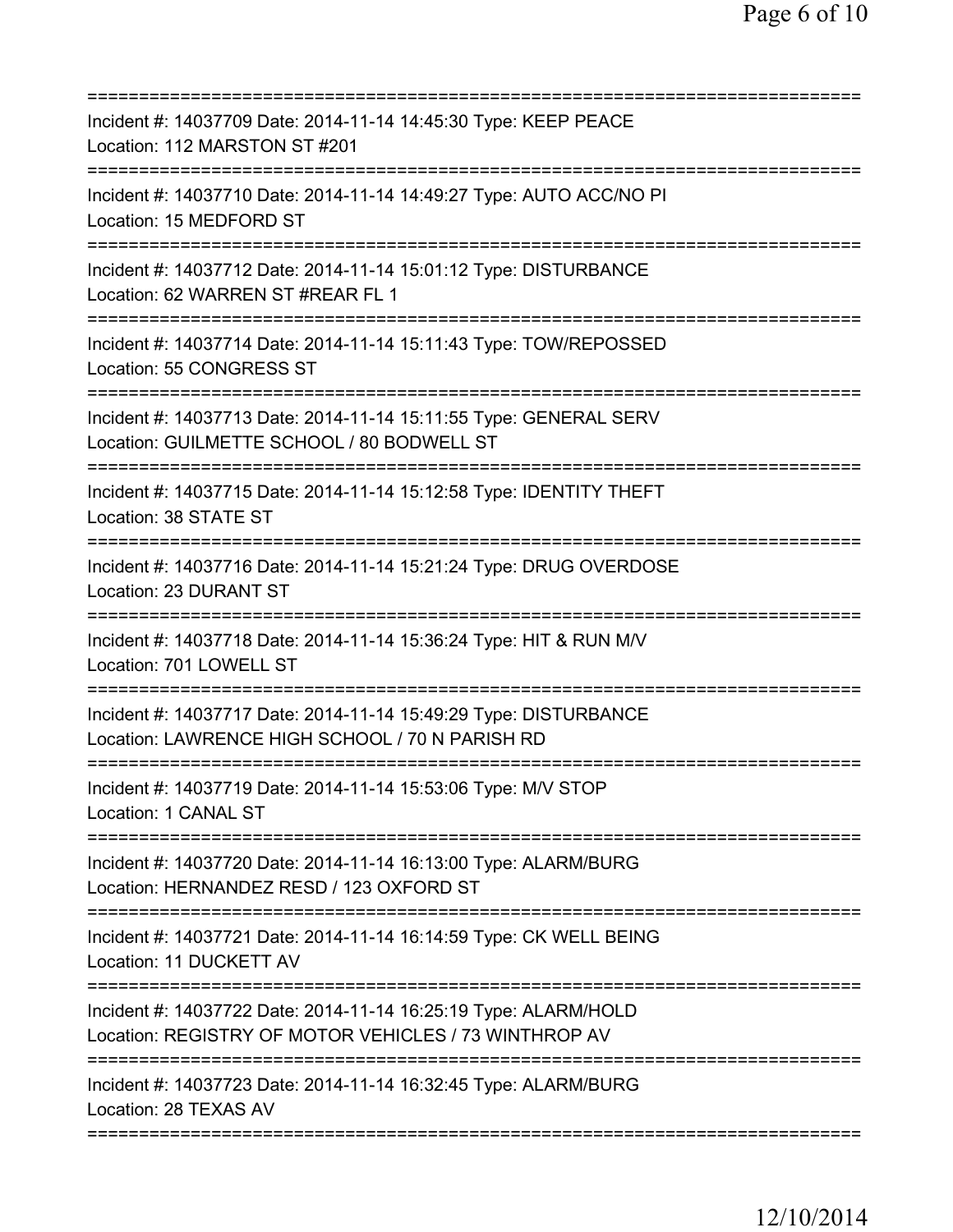| Incident #: 14037724 Date: 2014-11-14 16:34:14 Type: MEDIC SUPPORT<br>Location: 80 CAMBRIDGE ST                        |
|------------------------------------------------------------------------------------------------------------------------|
| Incident #: 14037725 Date: 2014-11-14 16:48:01 Type: SHOPLIFTING<br>Location: 700 ESSEX ST                             |
| Incident #: 14037726 Date: 2014-11-14 16:54:01 Type: DISTURBANCE<br>Location: 15 LEEDS TER                             |
| Incident #: 14037727 Date: 2014-11-14 16:57:06 Type: LARCENY/PAST<br>Location: 105 JACKSON ST #73 FL 1                 |
| Incident #: 14037728 Date: 2014-11-14 17:14:31 Type: MAN DOWN<br>Location: 242 BROADWAY<br>===============             |
| Incident #: 14037729 Date: 2014-11-14 17:25:53 Type: E911 HANGUP<br>Location: 49 OAK ST                                |
| Incident #: 14037730 Date: 2014-11-14 17:28:58 Type: SUICIDE ATTEMPT<br>Location: 248 BROADWAY FL 9                    |
| Incident #: 14037731 Date: 2014-11-14 17:52:29 Type: HIT & RUN M/V<br>Location: 55 ERVING AV                           |
| Incident #: 14037732 Date: 2014-11-14 17:53:49 Type: M/V STOP<br>Location: ESSEX ST & WINTER ST                        |
| ============<br>Incident #: 14037733 Date: 2014-11-14 18:00:34 Type: M/V STOP<br>Location: MR TUX / 59 MERRIMACK ST    |
| Incident #: 14037734 Date: 2014-11-14 18:24:15 Type: AUTO ACC/NO PI<br>Location: E HAVERHILL ST & MARSTON ST           |
| Incident #: 14037735 Date: 2014-11-14 18:26:31 Type: GUN CALL<br>Location: MERRIMACK ST & S UNION ST                   |
| Incident #: 14037736 Date: 2014-11-14 18:30:14 Type: RAPE<br>Location: 411 HIGH ST                                     |
| Incident #: 14037737 Date: 2014-11-14 18:38:28 Type: ALARM/BURG<br>Location: RESD; NICHOLAS R GONZALEZ / 352 COMMON ST |
| =========================<br>Incident #: 14037738 Date: 2014-11-14 18:46:34 Type: GANG                                 |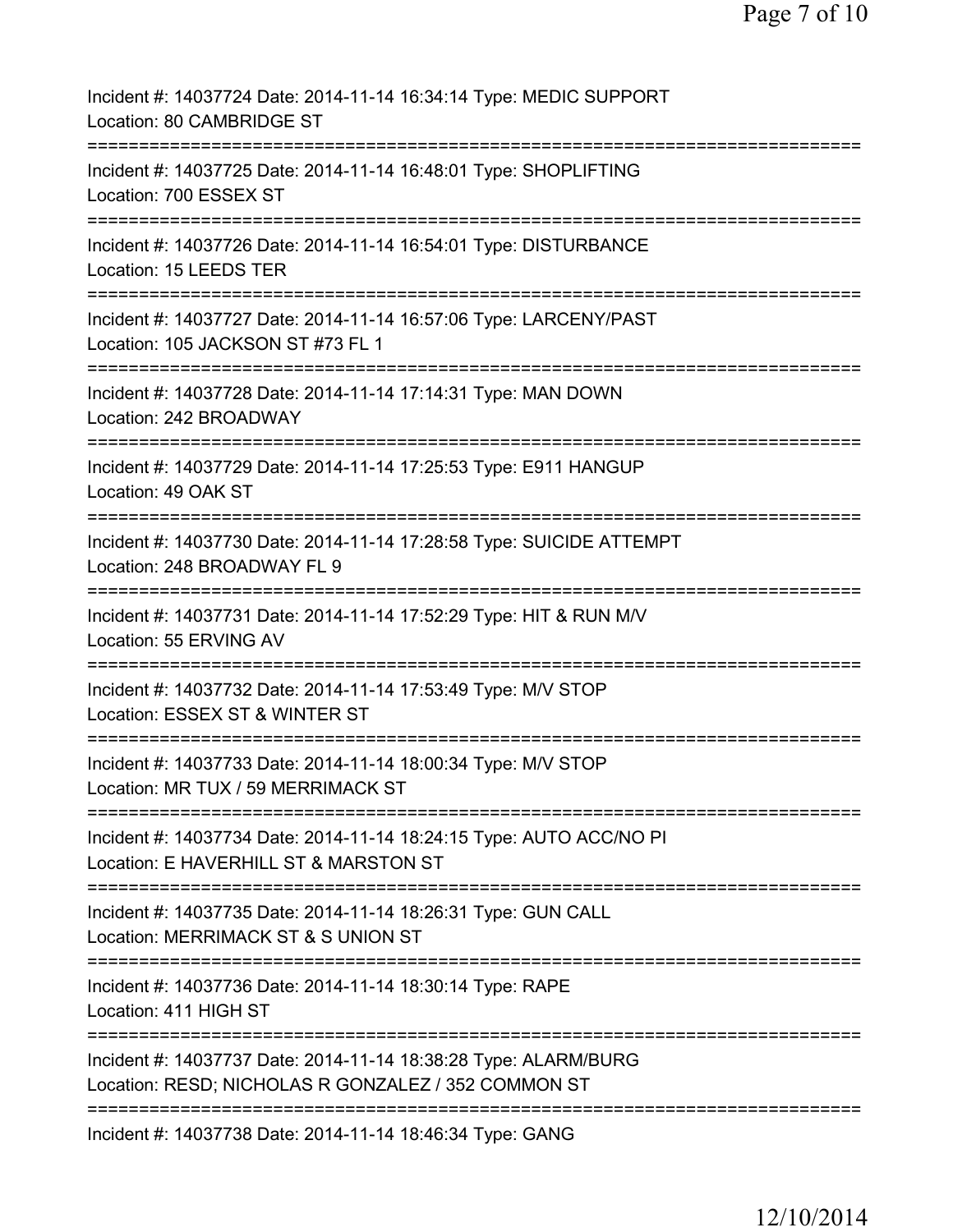Location: SOUTH COMMON / null =========================================================================== Incident #: 14037739 Date: 2014-11-14 18:50:29 Type: ALARM/BURG Location: RESD; LIRANZO / 243 SALEM ST =========================================================================== Incident #: 14037740 Date: 2014-11-14 19:01:51 Type: ALARM/BURG Location: RESD; WRIGHT / 22 SCHOOL ST =========================================================================== Incident #: 14037741 Date: 2014-11-14 19:10:20 Type: AUTO ACC/NO PI Location: WALGREENS / 220 S BROADWAY =========================================================================== Incident #: 14037742 Date: 2014-11-14 19:20:18 Type: B&E/PAST Location: 170E FERRY ST =========================================================================== Incident #: 14037743 Date: 2014-11-14 19:27:58 Type: AUTO ACC/NO PI Location: BROADWAY LIQUORS / 434 BROADWAY =========================================================================== Incident #: 14037744 Date: 2014-11-14 19:42:34 Type: M/V STOP Location: ESSEX ST & FRANKLIN ST =========================================================================== Incident #: 14037745 Date: 2014-11-14 19:52:34 Type: M/V STOP Location: OZZIES PIZZA / 394 BROADWAY =========================================================================== Incident #: 14037746 Date: 2014-11-14 19:54:19 Type: ALARM/BURG Location: COMMUNITY DAY CHARTER SCHOOL / 73 PROSPECT ST =========================================================================== Incident #: 14037747 Date: 2014-11-14 19:55:49 Type: MAL DAMAGE Location: 32 WILLOW ST =========================================================================== Incident #: 14037748 Date: 2014-11-14 19:56:14 Type: 209A/VIOLATION Location: 11 BRADFORD ST #1 =========================================================================== Incident #: 14037749 Date: 2014-11-14 19:59:30 Type: INVEST CONT Location: J BRIENS / 615 S UNION ST =========================================================================== Incident #: 14037750 Date: 2014-11-14 20:05:02 Type: M/V STOP Location: 28 SUMMER ST =========================================================================== Incident #: 14037751 Date: 2014-11-14 20:18:18 Type: ALARM/BURG Location: VALENTINE & KEBARTAS EXT. 0 / 15 UNION ST =========================================================================== Incident #: 14037752 Date: 2014-11-14 20:48:11 Type: PARK & WALK Location: MERRIMACK COURTS / null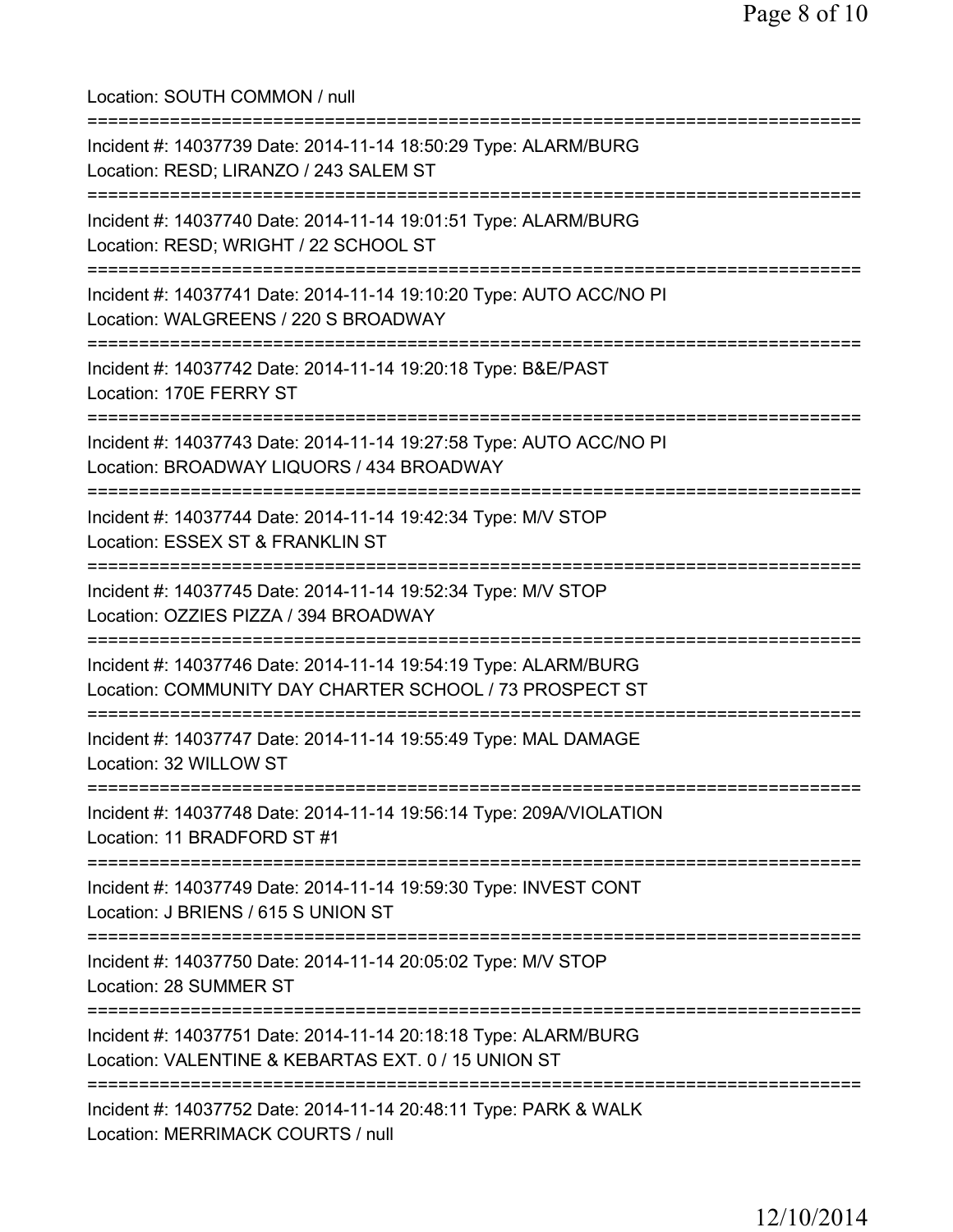| Incident #: 14037753 Date: 2014-11-14 20:54:15 Type: UNWANTEDGUEST<br>Location: MERRIMACK ST & S UNION ST                 |
|---------------------------------------------------------------------------------------------------------------------------|
| Incident #: 14037754 Date: 2014-11-14 21:13:35 Type: ROBBERY PAST<br>Location: 293 LOWELL ST                              |
| Incident #: 14037755 Date: 2014-11-14 21:22:20 Type: UNWANTEDGUEST<br>Location: 145 EXCHANGE ST #C                        |
| Incident #: 14037756 Date: 2014-11-14 21:37:23 Type: GENERAL SERV<br>Location: 12 METHUEN ST                              |
| Incident #: 14037757 Date: 2014-11-14 22:01:48 Type: DOMESTIC/PROG<br>Location: 7 GRACE TER #1                            |
| Incident #: 14037758 Date: 2014-11-14 22:03:31 Type: SUS PERS/MV<br>Location: LESLIE ST                                   |
| Incident #: 14037759 Date: 2014-11-14 22:26:28 Type: A&B D/W/ PROG<br>Location: 12 SUNSET AV                              |
| Incident #: 14037760 Date: 2014-11-14 22:33:40 Type: ALARM/BURG<br>Location: GRAPHIC LITHO / 130 SHEPARD ST               |
| Incident #: 14037761 Date: 2014-11-14 22:41:58 Type: TOW OF M/V<br>Location: SUBWAY / ESSEX                               |
| Incident #: 14037762 Date: 2014-11-14 23:05:52 Type: NOISE ORD<br>Location: 45 SPRINGFIELD ST FL 2                        |
| ===========================<br>Incident #: 14037763 Date: 2014-11-14 23:11:20 Type: B&E/MV/PAST<br>Location: 8 STEARNS AV |
| Incident #: 14037764 Date: 2014-11-14 23:26:58 Type: M/V STOP<br>Location: 114 & 495                                      |
| Incident #: 14037765 Date: 2014-11-14 23:44:56 Type: DOMESTIC/PAST<br>Location: 7 RESERVOIR TER FL 3                      |
| Incident #: 14037766 Date: 2014-11-14 23:56:33 Type: M/V STOP<br>Location: HURST ST & PORTLAND ST                         |
|                                                                                                                           |